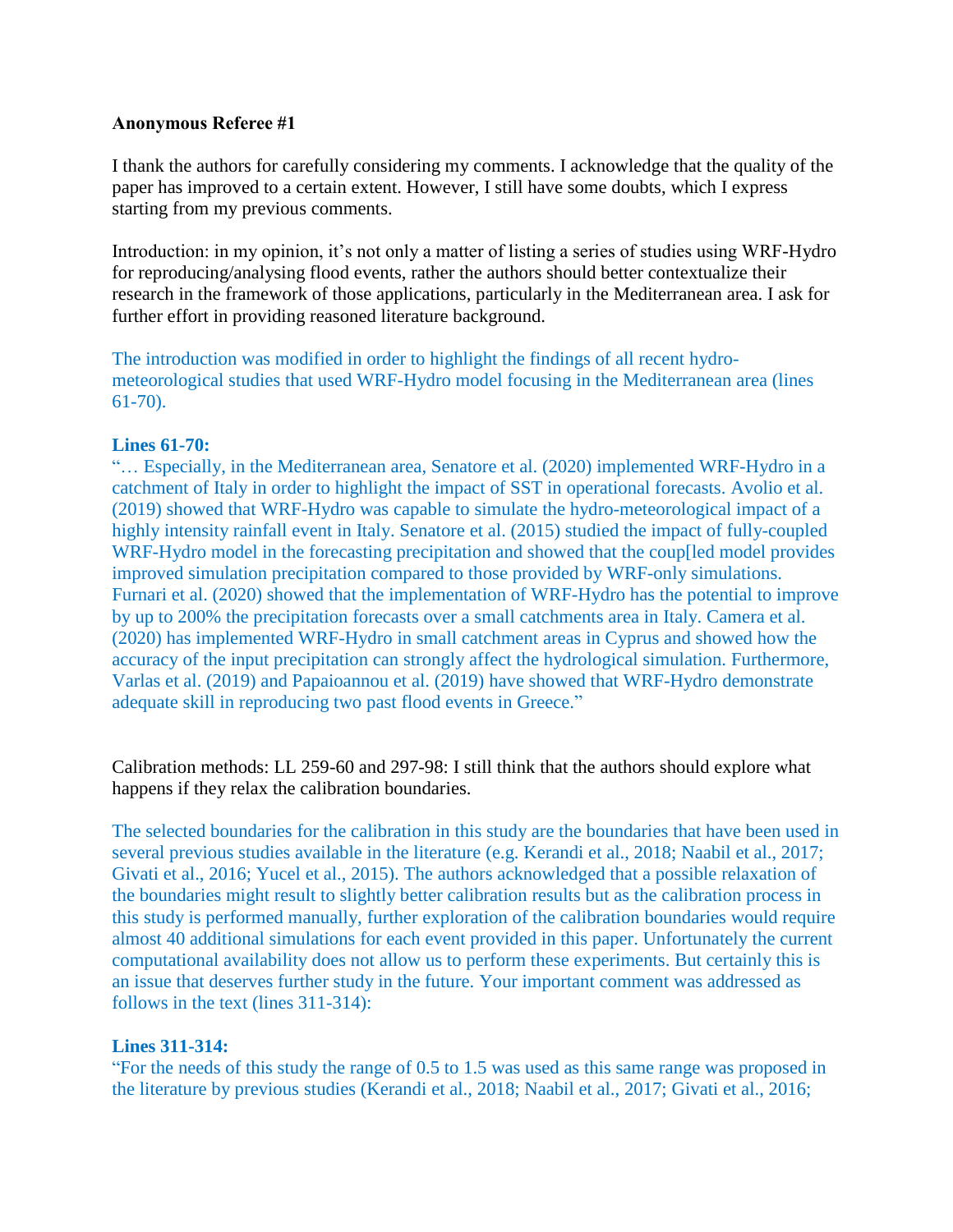Yucel et al., 2015). However lower values than the lower boundary of 0.5 might provide improved results and this issue deserves further investigation in the future"

## Results:

Though the soil moisture state immediately before the event is important, I think that concerning latent heat flux the analysis should be made in terms of accumulated values (at least, let's say, starting one day before). However, most importantly, the selected events are characterized by a strong shoreward flux of humid air, which most probably almost hide the effect of the land surface as a moisture source. What I mean is that moisture contribution from the land surface during the events is a second-order process, compared to sea surface contribution. I think that the authors should at least discuss this point.

The analysis concerning the heat flux was made in terms of accumulated values, as the reviewer suggested. The temporal period of accumulation was specified 6 hours before the beginning of the event, as for some events the spin-up period was less than 1 day. The manuscript at lines 362- 365 and the results at the table 7 were modified accordingly.

## **Lines 362-365:**

"...Table 7 shows the basin average soil moisture (at the  $1<sup>st</sup>$  level) and 6 hour accumulated latent heat flux simulated by the WRF-Hydro and WRF-only models, at the time before the beginning of the examined storms events. As can be seen the soil moisture differences between the models range from 0.005 to 0.027  $m^3 m^{-3}$  and accumulated latent heat flux differences span from 4.1 to  $41.8 \text{ W/m}^2$  "

|                     | <b>Basin</b> |            | Soil moisture  | Accumulated         |
|---------------------|--------------|------------|----------------|---------------------|
|                     |              |            | $(m^3 m^{-3})$ | latent heat         |
|                     |              |            |                | (W/m <sup>2</sup> ) |
| Event #1            | Rafina       | WRF-Hydro  | 0.2915         | 1.4                 |
| /E1                 |              |            |                |                     |
|                     |              | <b>WRF</b> | 0.3034         | $-2.7$              |
| Event <sub>#2</sub> | Rafina       | WRF-Hydro  | 0.2760         | 40.1                |
| /E2                 |              |            |                |                     |
|                     |              | <b>WRF</b> | 0.2660         | 39.3                |
| Event #3            | Rafina       | WRF-Hydro  | 0.3427         | 388.1               |
| /E3                 |              |            |                |                     |

Table 7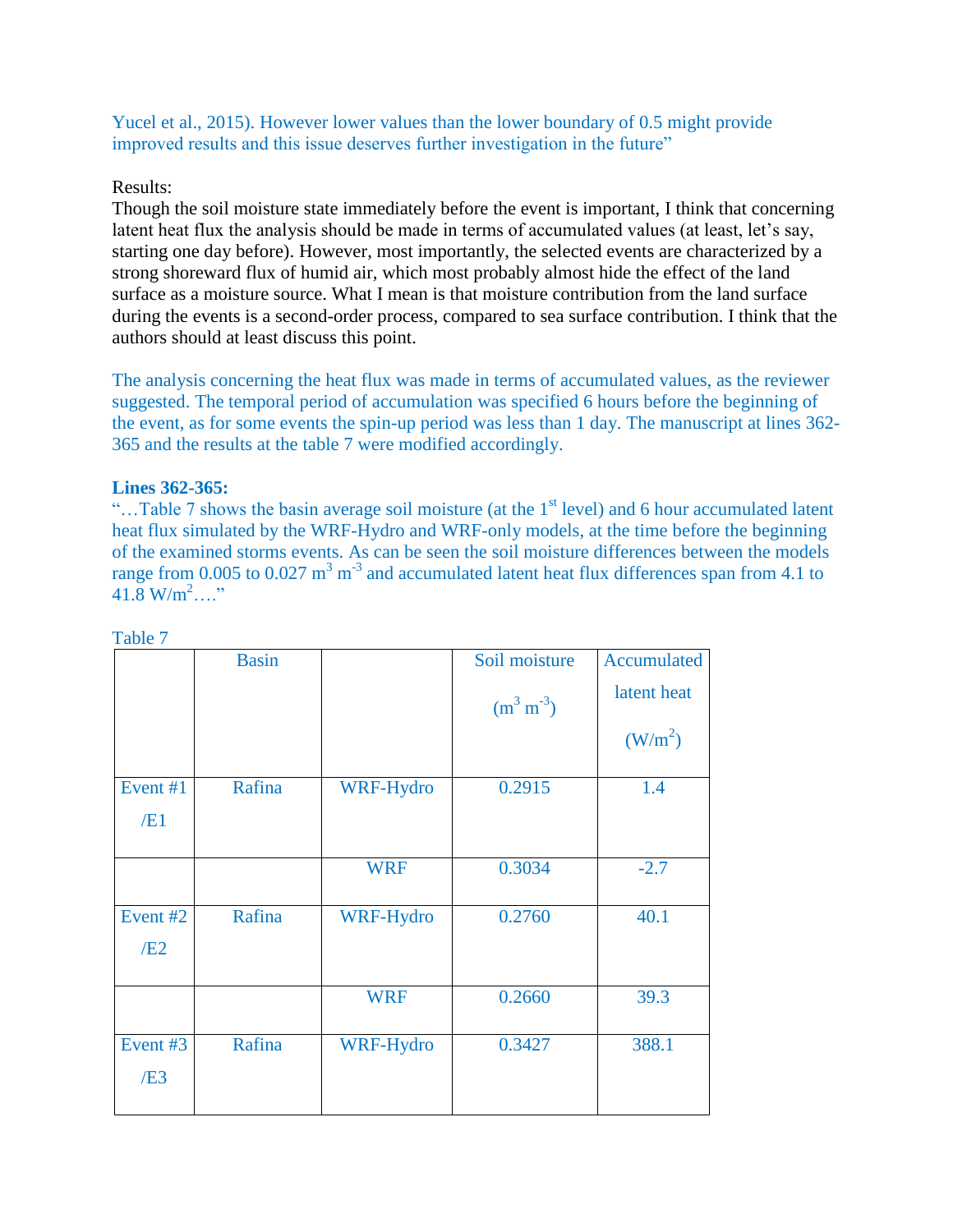|                        |                | <b>WRF</b> | 0.3159 | 346.3   |
|------------------------|----------------|------------|--------|---------|
| Event #4<br>/E4R       | Rafina         | WRF-Hydro  | 0.2126 | $-29.3$ |
|                        |                | <b>WRF</b> | 0.2121 | $-29.1$ |
| Event<br>#4/E4S        | Sarantapotamos | WRF-Hydro  | 0.2248 | 235.2   |
|                        |                | <b>WRF</b> | 0.2316 | 225.7   |
| Event #5<br>/E5        | Sarantapotamos | WRF-Hydro  | 0.2834 | $-9.4$  |
|                        |                | <b>WRF</b> | 0.2823 | $-10.7$ |
| Event #6<br><b>/E6</b> | Sarantapotamos | WRF-Hydro  | 0.2792 | 20.3    |
|                        |                | <b>WRF</b> | 0.2666 | 10.5    |

Concerning the land-sea interaction the manuscript was modified in order to highlight further this (lines 373-375).

# **Lines 373-375:**

"…Furthermore, the soil moisture is strongly dependent to the sea-atmosphere interactions (Avolio et al., 2019; Senatore et al., 2015) and the synoptic scale circulation…"

Concerning the use of ERA5 reanalyses, in principle, they do not resemble either the reliability of 2011-2014 operational forecasts or current operational forecasts. Of course, I don't ask for considering more recent events with higher resolution GFS forecast, however, in my opinion, the authors have two options: 1) using 0.5° resolution GFS forecasts analyzing the "operational forecasting purposes" at that time; 2) using ERA5 reanalyses and re-modulating the discussion acknowledging that the results achieved are only partially informative concerning operational forecasts. A discussion about the difference in accuracy/reliability of reanalyses/real-time operational boundary conditions could provide a more complete picture of the problem.

The presented analysis was performed using ERA5 data as: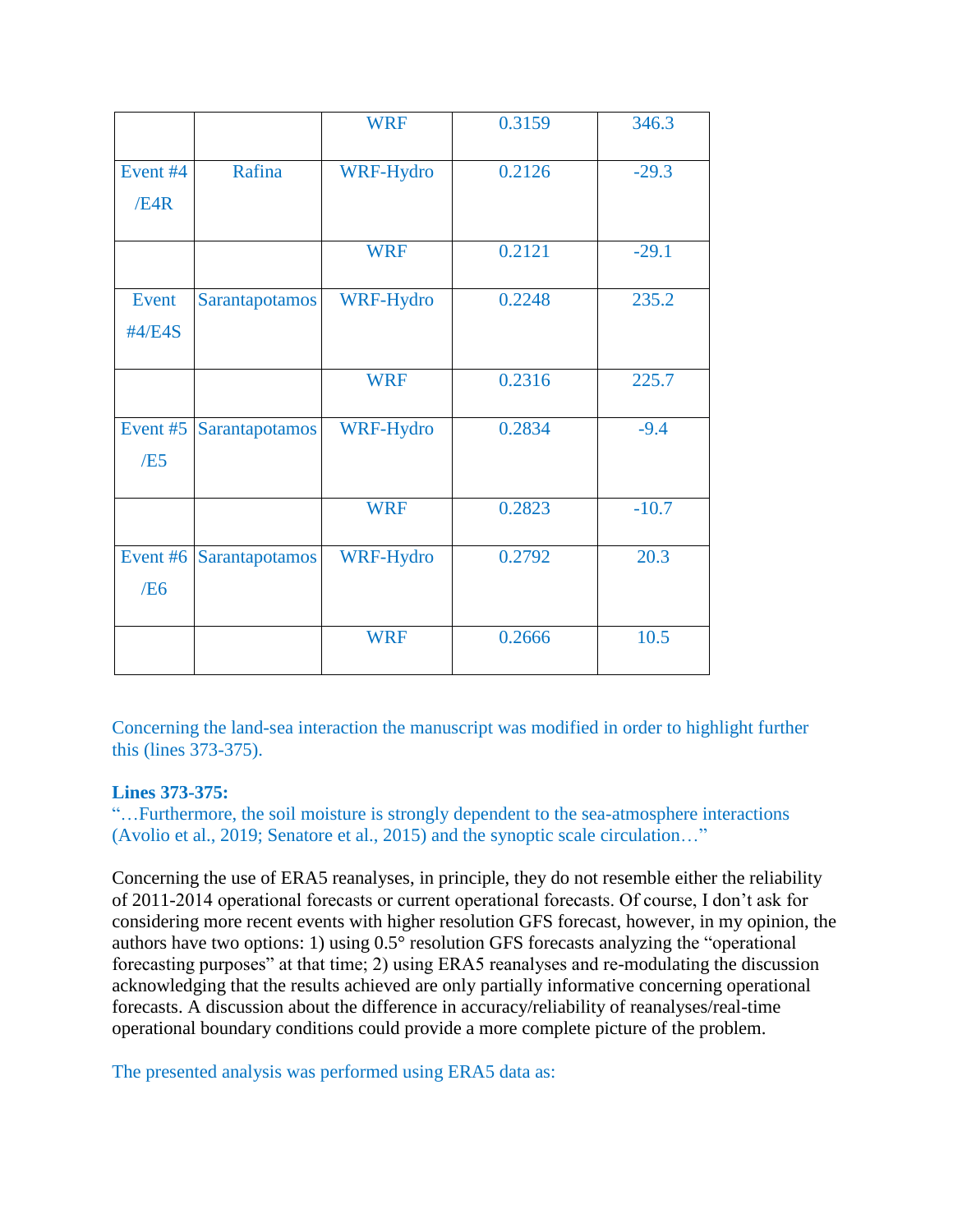1) The available GFS data for this historical period were not adequate for forcing the WRF simulations in terms of spatial resolution

2) We have not access to operational ECMWF IFS forecasts

3) The ERA5 data have been utilized in several hydrological studies, indicating that they are adequate for hydrological modeling applications

Thus, we used the best available data sources in order to make an attempt to build a flood forecasting system based on the WRF-Hydro model.

Currently, the WRF-Hydro forecasting model is implemented in a pre-operational mode forced by GFS operational data (which is now 0.25°). A follow-up study could focus on evaluating the performance of the model during this pre-operational application.

The manuscript has been modified accordingly in order to clearly specify the above points in the methodology (lines 177-178) and in the results (lines 429-434).

# **Lines 177-178:**

"…Furthermore, the ERA5 reanalysis dataset has been proved reliable for hydrological modeling applications (Alves et al., 2020; Crossett et al., 2020; Martens et al, 2020; Tarek et al., 2019)…"

## **Lines 429-434:**

"…A follow-up study could focus on evaluating the performance of the model initialized by GFS data during a pre-operational application covering a whole hydrological year. Such a study could enhance our knowledge about the added value of the WRF-Hydro coupled mode and shed light on the performance of the model using GFS operational data. The utmost goal is to provide citizens and stakeholders with reliable information and warnings in order to enhance flood risk awareness and protect lives and properties.…"

Conclusions: I suggest highlighting better why the fully-coupled WRF-Hydro operational forecasts should be preferred to the one-way coupled, notwithstanding the increased computational burden. Is the improvement worth it? The authors should make clear their reasoning (e.g., what kind of trade-off between accuracy and the computational burden they consider to get their conclusions).

It should be noted that the current study does not argue that the fully coupled WRF-Hydro should be preferred compared to the one-way coupled WRF-Hydro for operational application. Our results indicate a beneficial effect of the coupled WRF-Hydro in simulating accurately the precipitation compared to the WRF-only. This is important for the rainfall-dominated catchments as the studied ones, when mostly precipitation drives the hydrological response.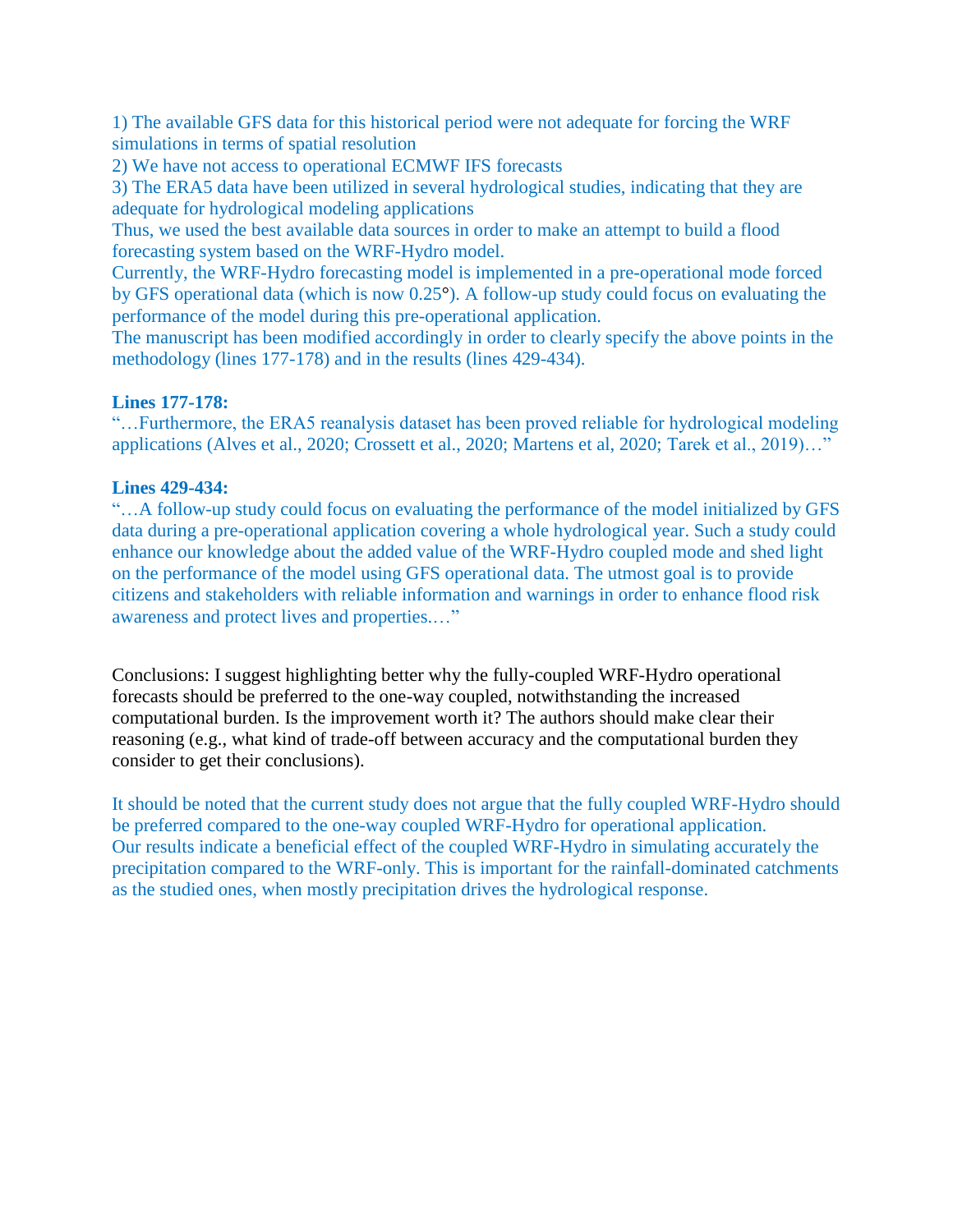### **Anonymous Referee #2**

The authors have addressed all my comments and justified their work as a preliminary attempt to develop a flood forecasting system based on the WRF-Hydro model. I only have a few minor comments for them to address before the manuscript can be accepted.

Line 46: also cite the original work which diagnoses the soil moisture-precipitation feedback by: Eltahir, E. A. (1998). A soil moisture–rainfall feedback mechanism: 1. Theory and observations. Water resources research, 34(4), 765-776.

Line 49: also cite more recent work on simulating extreme events using WRF-Hydro by: -Wehbe, Y., Temimi, M., Weston, M., Chaouch, N., Branch, O., Schwitalla, T., Wulfmeyer, V., Zhan, X., Liu, J. and Mandous, A.A. (2019). Analysis of an extreme weather event in a hyperarid region using WRF-Hydro coupling, station, and satellite data. Natural Hazards and Earth System Sciences, 19(6), 1129-1149.

- Pal, S., Dominguez, F., Dillon, M. E., Alvarez, J., Garcia, C. M., Nesbitt, S. W., & Gochis, D. (2020). Hydrometeorological Observations and Modeling of an Extreme Rainfall Event using WRF and WRF-Hydro during the RELAMPAGO Field Campaign in Argentina. Journal of Hydrometeorology.

Line 53: After mentioning WRF model for the first time, cite:

Skamarock, W. C., Klemp, J. B., Dudhia, J., Gill, D. O., Barker, D. M., Wang, W., & Powers, J. G. (2005). A description of the advanced research WRF version 2. National Center For Atmospheric Research Boulder Co Mesoscale and Microscale Meteorology Div.

We would like to thank the reviewer for the suggestions. All the above citations have been properly implemented in the manuscript (lines 44-50 and 52-54).

## **Lines 44-50:**

"…The terrestrial hydrological processes affect soil moisture, a variable that is crucial for the computation of the sensible and latent heat fluxes, which in turn affect the atmospheric response (Seneviratne et al., 2010; Maxwell et al., 2007, Etalhir, 1998). Several studies have shown that an improvement, although not always significant, on the forecasting of the spatiotemporal distribution of extreme synoptic and convective precipitation is provided through the use of coupled hydrometeorological models (e.g., Pal et al., 2020; Wehbe et al., 2019; Senatore et al., 2015; Shrestha et al., 2014; Maxwell et al., 2007). .."

## **Lines 52-54:**

"…WRF-Hydro, an enhanced version of the Weather Research and Forecasting (WRF; Skamarock et al., 2005) model, is one of the various modeling systems that provides a two-way coupling between the hydrological and land-atmosphere processes…"